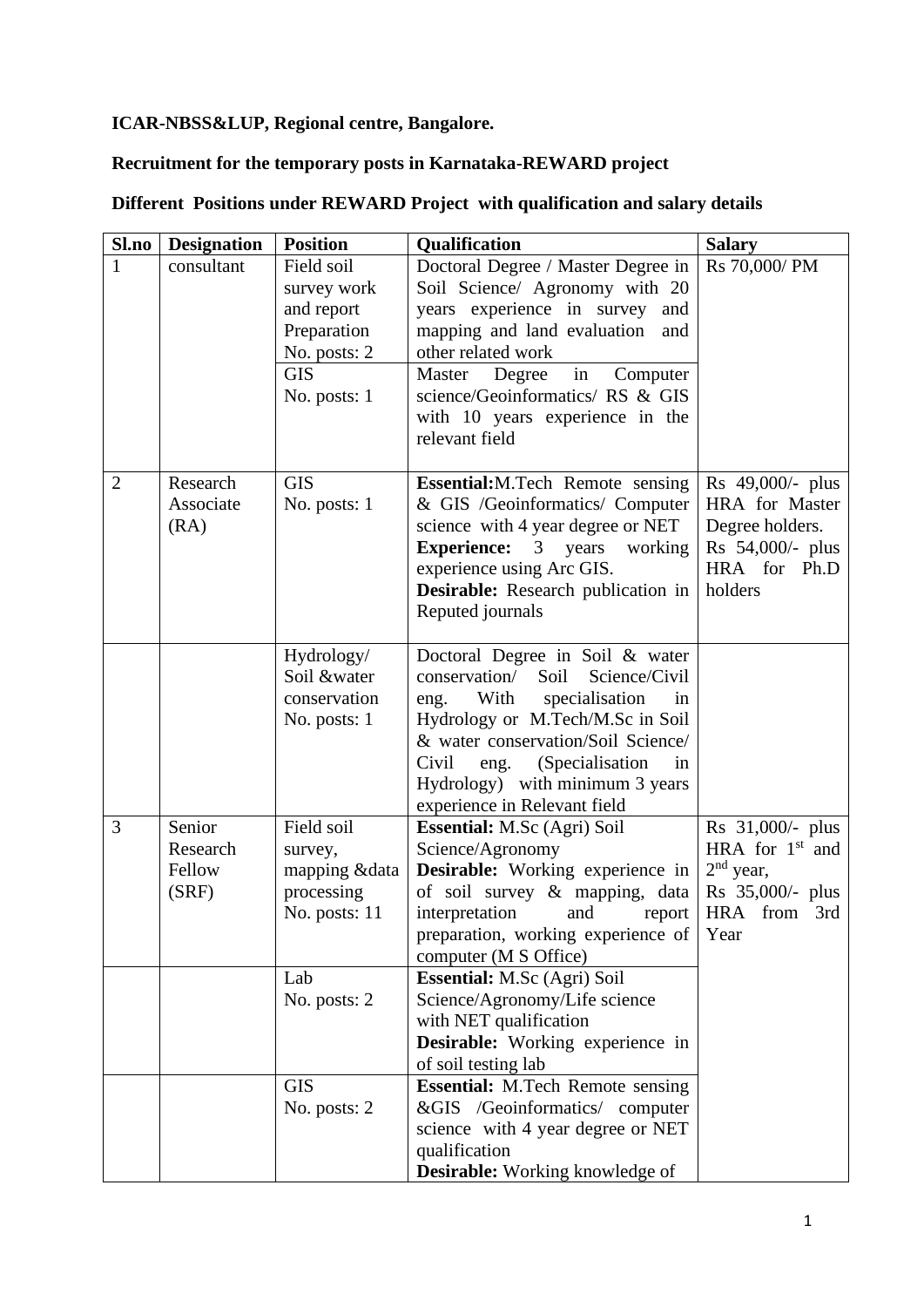|                |            |                          | GIS/ programming<br>Essential: M.Tech/M.Sc in soil &       |                |
|----------------|------------|--------------------------|------------------------------------------------------------|----------------|
|                |            | Hydrology/<br>Soil water |                                                            |                |
|                |            |                          | water conservation/soil science/                           |                |
|                |            | conservation             | Civil eng. (Specialisation in                              |                |
|                |            | No. posts: 2             | Hydrology)                                                 |                |
|                |            |                          | Desirable: Working experience in                           |                |
|                |            |                          | the Relevant field                                         |                |
| $\overline{4}$ | Project    | Field Survey             | Essential: Bachelor Degree in Agri./                       |                |
|                | Assistant  | No. posts: 24            | Geography/Geology/Diploma in                               |                |
|                | (PA)       |                          | Agriculture                                                |                |
|                |            |                          | Desirable: Working experience in                           |                |
|                |            |                          | of soil survey & mapping                                   |                |
|                |            | Lab                      | <b>Essential:</b> B.Sc (Agri) or Master                    | Rs 25,000/- PM |
|                |            | No. posts: 8             | Degree in any branch of Life                               |                |
|                |            |                          | sciences or chemistry                                      |                |
|                |            |                          | <b>Desirable:</b> Working experience in                    |                |
|                |            |                          | of soil testing lab                                        |                |
|                |            | <b>GIS</b>               | <b>Essential:</b> Master Degree in                         |                |
|                |            | No. posts: 8             | Remote sensing/GIS                                         |                |
|                |            |                          | /Geoinformatics/ Computer                                  |                |
|                |            |                          | Science/Computer Application                               |                |
|                |            |                          | <b>Desirable:</b> Working knowledge of                     |                |
|                |            |                          | GIS/ programming knowledge of                              |                |
|                |            |                          | . NET                                                      |                |
|                |            | Hydrology/Soil           | <b>Essential:</b><br>Bachelor<br>Degree<br><b>or</b>       |                |
|                |            | Water                    | Agriculture/Diploma<br>B.Tech<br>in                        |                |
|                |            | conservation             | Soil<br>$\&$<br>Water<br>Agri<br>in                        |                |
|                |            | No. posts: 1             | Conservation/Civil eng                                     |                |
|                |            |                          | Desirable: Working experience in                           |                |
|                |            |                          | relevant field                                             |                |
|                |            |                          |                                                            |                |
| 5              | Project    | Project                  | <b>Essential:</b> Master Degree/ Bachelor                  | Rs 25,000/- PM |
|                | Management | Management               | Degree in Commerce                                         |                |
|                |            | Cell                     | <b>Experience:</b> Two years experience                    |                |
|                |            | No. posts: 3             | in Project Accounts                                        |                |
|                |            |                          | <b>Desirable:</b> i. Preparation of project                |                |
|                |            |                          | bills & voucher settlements work                           |                |
|                |            |                          | ii. Maintenance of project cash book                       |                |
|                |            |                          | & month wise reconciliation work                           |                |
|                |            |                          | iii. Preparation of financial                              |                |
|                |            |                          |                                                            |                |
|                |            |                          | comparative statement<br>iv. Maintenance of bills/vouchers |                |
|                |            |                          |                                                            |                |
|                |            |                          | and documentation                                          |                |
|                |            |                          | v. Project bills settlement/                               |                |
|                |            |                          | maintenance                                                |                |
|                |            |                          |                                                            |                |

**\* Age limit: For RA not more than 40 years for men and 45 years for women**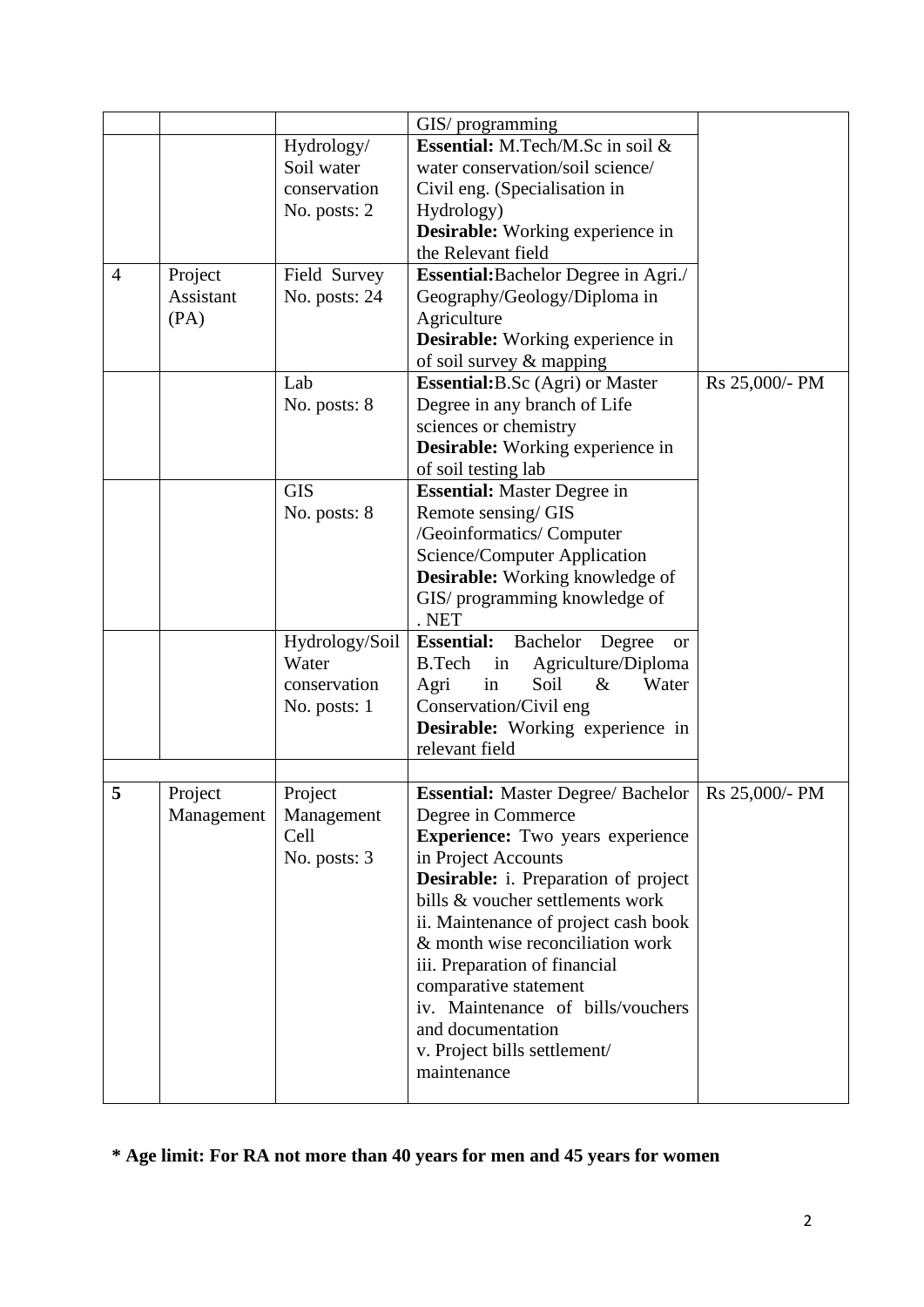# **For SRF not more than 35 years for men and 40 years for women**

# **\* Field SRF/PA post – place of working will be different villages of Karnataka.**

#### **\* Knowledge of local language (Kannada) is desirable**

\* Last date of application 18-3-22 to be sent by mail to **[nbssgis@gmail.com](mailto:nbssgis@gmail.com)** in the given format within one page.

\* Short listed candidates will be called for Interview.

**\* All the posts are temporary and get automatically terminated with the closure of the project. No one can claim permanency.**